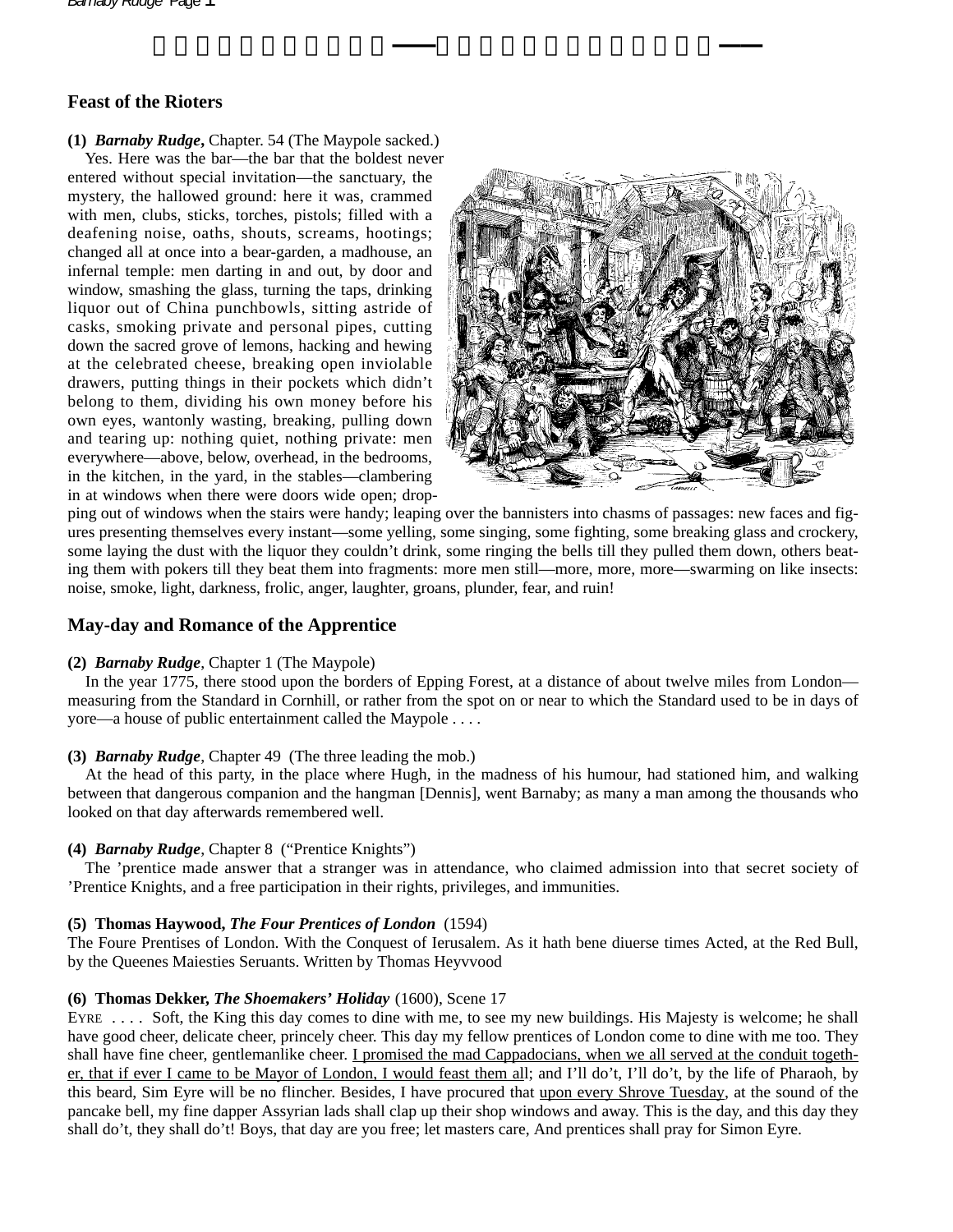**(7)** *The Shoemakers' Holiday*, Scene 14 RALPH By this shoe, said he. How am I amazed At this strange accident! Upon my life, This was the very shoe I gave my wife When I was pressed for France; since when, alas, I never could hear of her. It is the same, And Hammon's bride no other but my Jane.

#### **(8)** *Sketches by Boz*, "The First of May"

A mystery hung over the sweeps in those days. Legends were in existence of wealthy gentlemen who had lost children, and who, after many years of sorrow and suffering, had found them in the character of sweeps. Stories were related of a young boy who, having been stolen from his parents in his infancy, and devoted to the occupation of chimney-sweeping, was sent, in the course of his professional career, to sweep the chimney of his mother's bedroom; and how, being hot and tired when he came out of the chimney, he got into the bed he had so often slept in as an infant, and was discovered and recognised therein by his mother, who once every year of her life, thereafter, requested the pleasure of the company of every London sweep, at half-past one o'clock, to roast beef, plum-pudding, porter, and sixpence.

#### **(9) Henry Mayhew**, *London Labour and the London Poor*, Vol.2.

For many years, also, the sweepers were in the habit of partaking of a public dinner on the 1st of May, provided for every climbing-boy who thought proper to attend, at the expense of the Hon. Mrs. Montagu. The romantic origin of this custom, from all I could learn on the subject, is this:–– The lady referred to, at the time a widow, lost her son, then a boy of tender years. Inquiries were set on foot, and all London heard of the mysterious disappearance of the child, but no clue could be found to trace him out. It was supposed that he was kidnapped, and the search at length was given up in despair. A lone time afterwards a sweeper was employed to cleanse the chimneys of Mrs. Montagu's house, by Portmansquare, and for this purpose, as was usual at the time, sent a climbing-boy up the chimney, who from that moment was lost to him. The child did not return the way he went up, but it is supposed that in his descent he got into a wrong flue, and found himself, on getting out of the chimney, in one of the bedrooms. Wearied with his labour, it is said that he mechanically crept between the sheets, all black and sooty as he was. In this state he was found fast asleep by the housekeeper. The delicacy of his features and the soft tones of his voice interested the woman. She acquainted the family with the strange circumstance, and, when introduced to them with a clean face, his voice and appearance reminded them of their lost child. . . . The identity, it was understood, was proved beyond doubt. He was restored to his rank in society, and in order the better to commemorate this singular restoration, and the fact of his having been a climbing-boy, his mother annually provided an entertainment on the 1st of May, at White Conduit House, for all the climbing-boys of London who thought proper to partake of it.

Montagu, Mrs. Elizabeth 1720-1800, authoress and leader of society. . . . mindful of her poorer neighbours, she invited the youthful chimney-sweepers of London to eat roast beef and plum pudding on the lawn before her house every May-day morning. She is "the kind-hearted lady" commemorated in William Lisle Bowles's poem on the "Little Sweep". *DNB*.

### **Dick Whittington and George Barnwell**

#### **(10)** *Barnaby Rudge*, Chapter 31 (Joe Willet and Dick Whittington)

He [Joe Willet] went out by Islington and so on to Highgate, and sat on many stones and gates, but there were no voices in the bells to bid him turn. Since the time of noble Whittington, fair flower of merchants, bells have come to have less sympathy with humankind. They only ring for money and on state occasions. Wanderers have increased in number; ships leave the Thames for distant regions, carrying from stem to stern no other cargo; the bells are silent; they ring out no entreaties or regrets; they are used to it and have grown worldly.

#### **(11)** *The Shoemakers' Holiday*, Scene 13

*Enter* HODGE *at his shop board*, RALPH, FIRK, LACY *and a* BOY, *at work*

ALL [*Singing*] *Hey down, a-down, down derry.*

HODGE Well said, my hearts! Ply your work today — we loitered yesterday. To it, pell-mell, that we may live to be Lord Mayors, or aldermen at least.

FIRK [*Singing*] *Hey down a-down derry.*

#### **(12)** *The Shoemakers' Holiday*, Scene 18

*Enter* HODGE, FIRK, RALPH, *and five or six shoemakers, all with cudgels, or such weapons*

HODGE Come, Ralph. Stand to it, Firk. My masters, as we are the brave bloods of the shoemakers, heirs apparent to Saint Hugh, and perpetual benefactors to all good fellows, thou shalt have no wrong. Were Hammon a king of spades, he should not delve in thy close without thy sufferance. But tell me, Ralph, art thou sure 'tis thy wife?

RALPH Am I sure this is Firk? This morning, when I stroked on her shoes, I looked upon her, and she upon me, and sighed, asked me if ever I knew one Ralph. Yes, said I. For his sake, said she - tears standing in her eyes - and for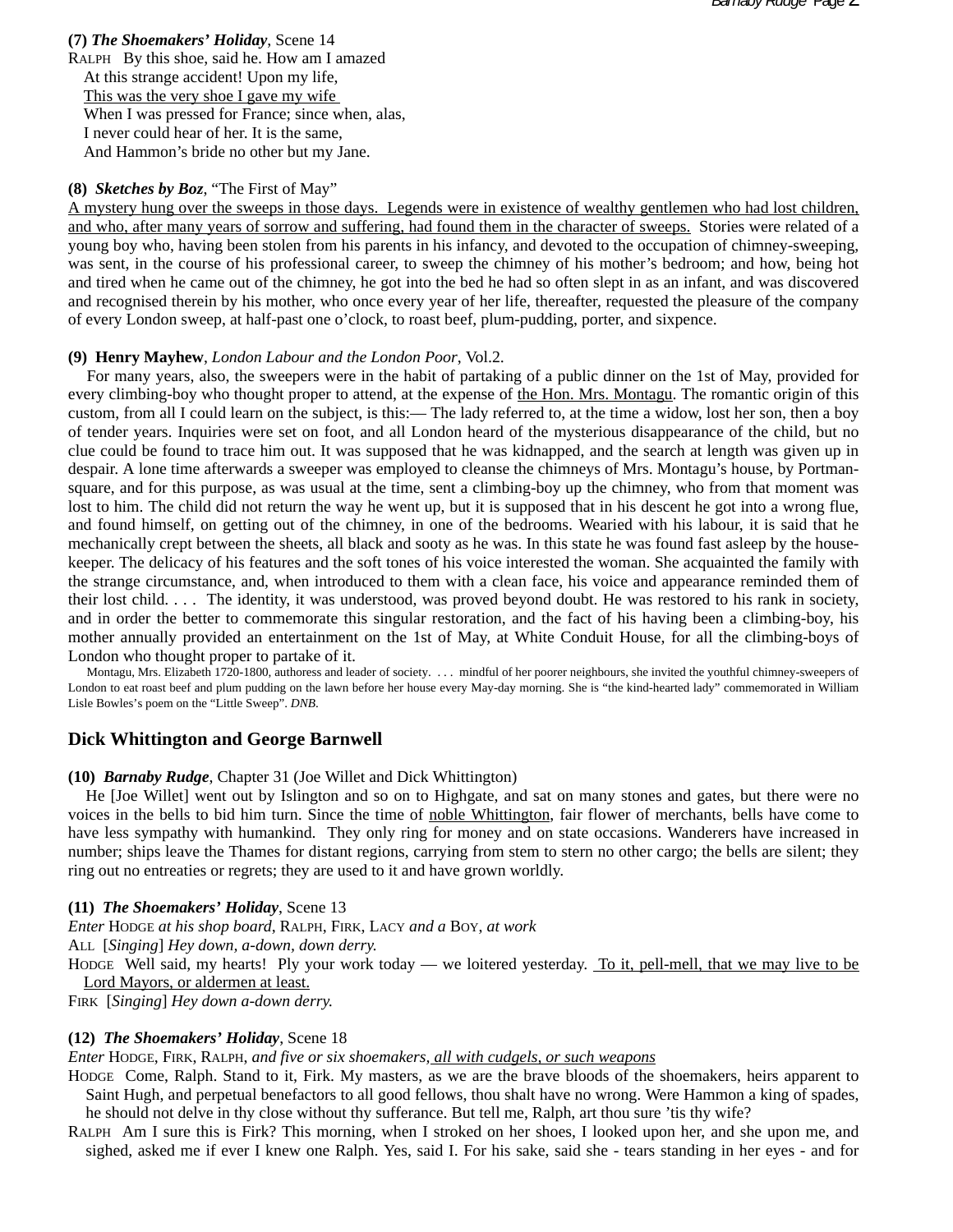thou art somewhat like him, spend this piece of gold. I took it; my lame leg and my travel beyond sea made me unknown. All is one for that. I know she's mine.

- FIRK Did she give thee this gold? O glorious glittering gold! She's thine own, 'tis thy wife, and she loves thee; for, I'll stand to't, there's no woman will give gold to any man but she thinks better of him than she thinks of them she gives silver to. And for Hammon, neither Hammon nor hangman shall wrong thee in London. Is not our old master Eyre Lord Mayor? Speak, my hearts!
- ALL Yes, and Hammon shall know it to his cost.

### **(13) George Chapman, Ben Jonson, John Marston,** *Eastward Ho* (1605), Act IV, Scene II

TOUCHSTONE. . . . Worshipful son! I cannot contain myself; I must tell thee, I hope to see thee one o' the monuments of our city, and reckoned among her worthies, to be remembered the same day with the Lady Ramsey and grave Gresham, when the famous fable of Whittington and his puss shall be forgotten, and thou and thy acts become the posies for hospitals, when thy name shall be written upon conduits, and thy deeds played i' thy lifetime, by the best companies of actors, and be called their get-penny. This I divine. This I prophesy.

[Lady Ramsey] Lady Mary Ramsey, second wife of Sir Thomas Ramsey, Lord Mayor of London in 1577; she was the benefactress of Christ's Hospital. ] [grave Gresham] Sir Thomas Gresham (1519?-1579), founder of the Royal Exchange. ]

### **(14)** *Eastward Ho*, Act V, Scene V

QUICKSILVER. [*sings*.] . . . . Farewell, Cheapside, farewell, sweet trade Of goldsmiths all, that never shall fade; Farewell, dear fellow prentices all, And be you warned by my fall: Shun usurers, bawds, and dice, and drabs; Avoid them as you would French scabs. Seek not to go beyond your tether, But cut your thongs unto your leather; So shall you thrive by little and little, Scape Tyburn, Counters, and the Spital.

## **(15) George Lillo,** *The London Merchant or the History of George Barnwell* (1731), Act V, Scene v

BARNWELL. . . . From our example may all be taught to fly the first approach of vice, but, if o'ertaken By strong temptation, weakness, or surprise, / Lament their guitl and by repentance rise, / Th'impenitent alone die unforgiven; / To sin's like man, and to forgive like Heaven.

## **(16) Samuel Richardson,** *Apprentice's Vade Mecum, or A Young Man's Pocket-Companion* **(1734)**

I know but of one Instance, and that a very late one, where the, Stage has condescended to make itself useful to the City-Youth, by a dreadful Example of the Artifices of a lewd Woman. and the Seduction of an unwary young Man ; and it would favour too much of Partiality, not to mention it. I mean, the Play of *George Barnwell,* which has met with the Sucess that 1 think it well deserves ; and 1 could he content to compound with the young City Gentry, that they should go to this Play once a Year, if they would condition, not to desire to go oftner, till another Play of an equally good Moral and Design were acted on the Stage.

**(17)** *Barnaby Rudge,* Chapter 4 (Simon Tappertit and George Barnwell)

'Sir,' said Sim, looking up with amazing politeness, and a peculiar little bow cut short off at the neck, 'I shall attend you immediately.'

'I suppose,' muttered Gabriel, 'that's out of the 'Prentice's Garland or the 'Prentice's Delight, or the 'Prentice's Warbler, or the 'Prentice's Guide to the Gallows, or some such improving textbook. Now he's going to beautify himself—here's a precious locksmith!'

. . . .

Sim Tappertit, among the other fancies upon which his before- mentioned soul was for ever feasting and regaling itself (and which fancies, like the liver of Prometheus, grew as they were fed upon), had a mighty notion of his order; and had been heard by the servant-maid openly expressing his regret that the 'prentices no longer carried clubs wherewith to mace the citizens: that was his strong expression. He was likewise reported to have said that in former times a stigma had been cast upon the body by the execution of George Barnwell, to which they should not have basely submitted, but should have demanded him of the legislature— temperately at first; then by an appeal to arms, if necessary—to be dealt with as they in their wisdom might think fit.